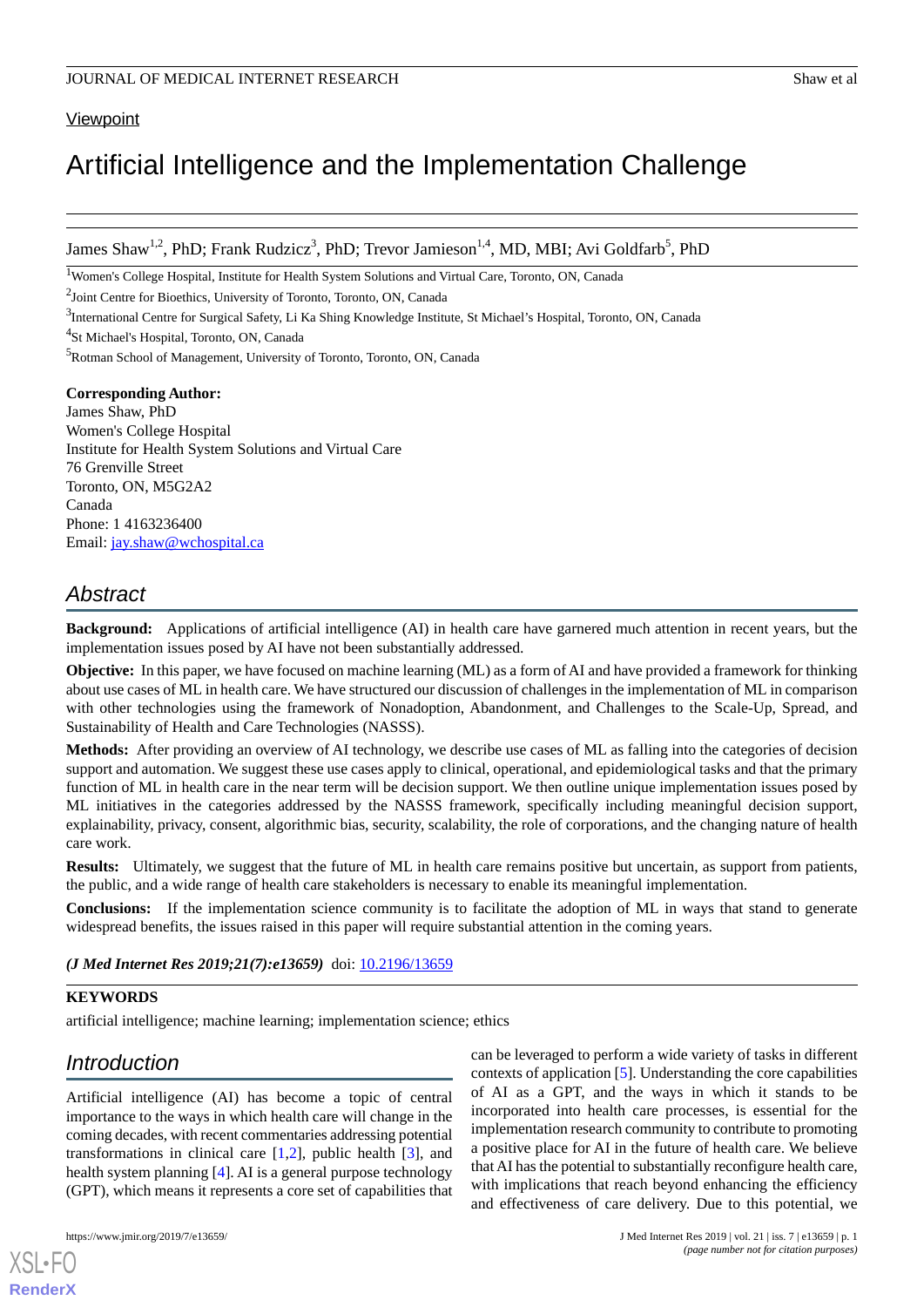suggest that implementation science researchers and practitioners make a commitment to more fully consider the wider range of issues that relate to its implementation, which include health system, social, and economic implications of the deployment of AI in health care settings.

We suggest that the most appropriate language for discussions of AI in health care is actually to discuss machine learning (ML), which is the specific subfield of AI that is currently making the most impact across industries. We then focus on 2 questions about the deployment of ML in health care. First, how should ML be understood in terms of its actual use cases in health care? This question addresses the nature of ML as an *implementation object* [\[6](#page-7-5),[7\]](#page-7-6) in health-related contexts. We present a basic framework for thinking about use cases of ML in terms of decision support versus automation and elaborate clinical, operational, and epidemiological categories of these use cases.

Second, what are the unique challenges posed by ML that may require consideration during an implementation initiative? As opposed to focusing on strategies for the adoption of digital technologies in general, which has been addressed extensively in other literature  $[8-10]$  $[8-10]$  $[8-10]$ , we focus on what we understand to be the most important risks arising from the implementation of ML in health care. Our discussion of the risks associated with implementing ML in health care is guided by the work of Greenhalgh et al in the framework for theorizing and evaluating Nonadoption, Abandonment, and Challenges to the Scale-Up, Spread, and Sustainability (NASSS) of health and care technologies [[8\]](#page-8-0).

The NASSS framework is based on the premise that when considering influences on whether and how a technology is successfully taken up and used, it is important to keep in mind that "it is not individual factors that make or break a technology implementation effort but the dynamic interaction between them" [\[8](#page-8-0)]. The NASSS framework outlines a range of considerations that are relevant to understanding how a technology might be adopted across an entire region or health system, ranging from a focus on the particular health condition in the clinical scenario to the wider political, regulatory, and sociocultural system in which it is to be embedded. In our paper, we examine ML as a GPT that has the potential to apply across clinical conditions and focus our analysis on elements of the NASSS framework: the technology, its value propositions, and the adopters, organizations, and systems into which it might be introduced. We emphasize the evolutionary nature of ML as a GPT and explicitly acknowledge that it will continue to develop and change over the coming years, which is also an important feature of the NASSS framework. We conclude by advocating for further research on the risks posed by ML from an implementation science perspective.

AI has been described in many ways. Using the framing in Agrawal et al, we emphasize that recent advances in AI can be best understood as "prediction technology" [[11\]](#page-8-2). Quite simply, prediction is defined for this purpose as "taking information you have, often called 'data', and using it to generate information you don't have" (PM, p. 24). This newly generated information *estimates* the true information that is missing, leading to the potential for people and technology to take actions

that may have otherwise been based on less accurate information.

Predicting illness episodes that might be experienced in the future is an obvious application of AI in this sense, but prediction as we have defined it has many other uses as well. Examples include an automatic translator predicting the phrases of Spanish that correspond to a particular set of phrases in English or a chat bot predicting the most appropriate cluster of words in response to a given query. These examples might not represent the very intuitive understanding of prediction that we have become used to in everyday usage or the way we tend to think of prediction of health-related events and outcomes in health care. However, they represent the prediction of information that we do not have based on information we do have and point toward the potentially widespread applications of AI as a GPT.

The phrase "predictive analytics" is very intuitive with regard to defining AI as a prediction technology, using advanced computer algorithms to predict health-related events from existing data in ways that exceed the ability of individual researchers applying individual analyses [[12\]](#page-8-3). However, AI opens new opportunities for prediction beyond the familiar predictive analytics for hospital admissions, length of stay, and patient survival rates. As a process of filling in missing information, better and cheaper prediction is already being used in new areas, from transcribing audio to enhancing security to informing diagnoses.

At its core, current applications of AI bring statistical modeling, computer code, and advanced computing power to bear on large amounts of representative data. In his recent commentary on the potential of deep learning (a form of AI) to transform health care, Hinton gave the example of deciding whether a patient has a particular disease and explained that a common approach would be to use a simple logistic regression (using data to predict a binary outcome: the patient has the disease or does not). However, he suggested that if there are extremely high numbers of potential influences or predictors of whether the person has the disease, many of which may interact with one another, the prediction challenge becomes much more complex. This is especially the case where we have imperfect knowledge of the causes and correlates of a particular disease. This example also pertains only to binary queries specifically about whether a patient has a single disease, which is different from the typical reasoning processes involved in differential diagnosis among clinicians, where multiple confounding, interdependent outcomes must be considered [[13,](#page-8-4)[14](#page-8-5)].

Specific applications of AI can fall under distinct categories, with AI serving as an *umbrella* concept, covering more specific frameworks. In this paper, we are primarily concerned with the subdomain of AI referred to as ML in which statistical models are automatically (or semiautomatically) induced from data according to some criterion (eg, best expected discriminative power or maximum likelihood given to training data). This means that complex statistical models capable of executing advanced predictions are generated in part by using data to *train* the model to achieve a particular goal.

```
XSI - F(RenderX
```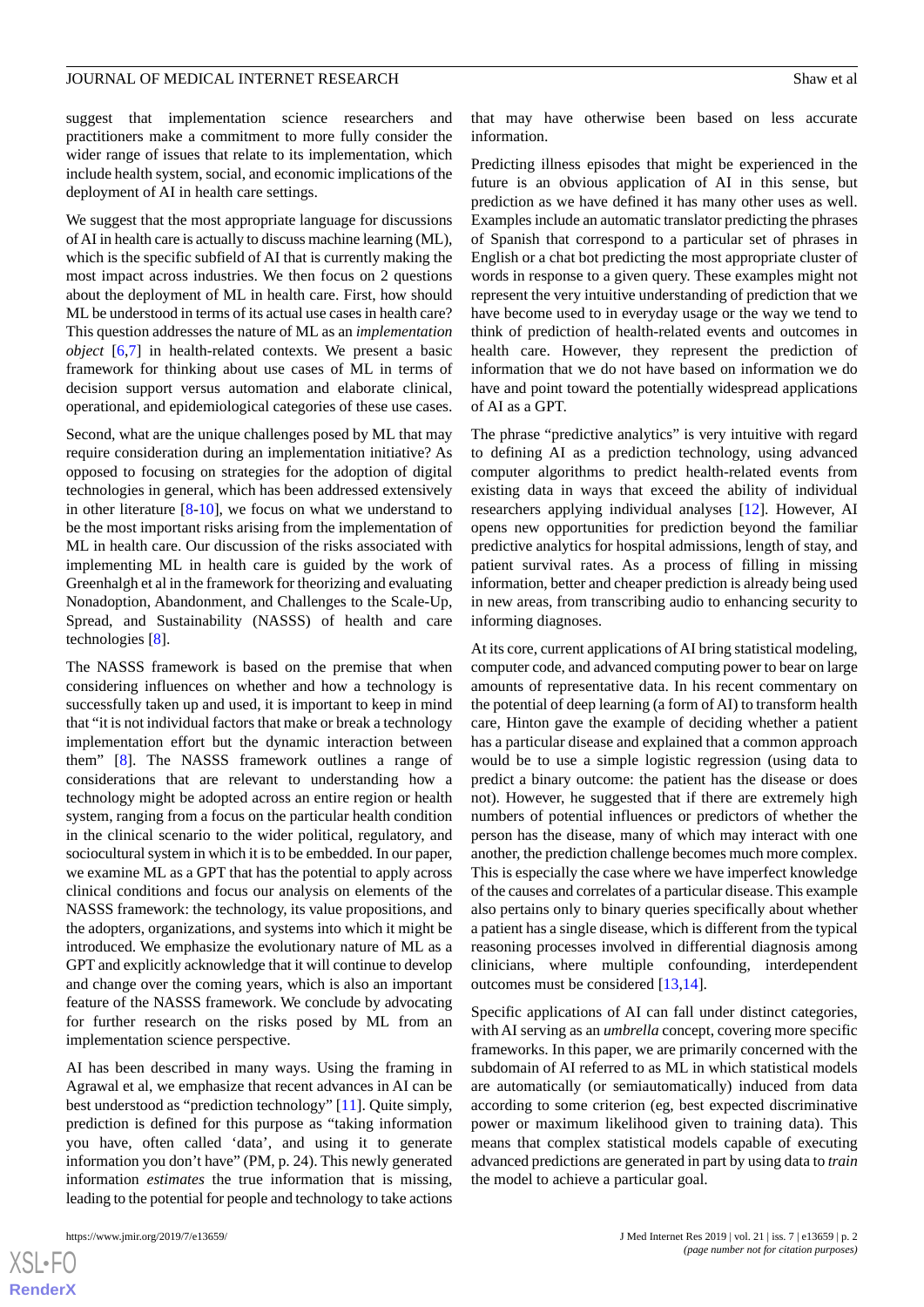Often, ML involves *supervised* methods that categorize data points, for example, as images of skin cancer or otherwise given datasets in which all data points (or at least a substantial subset) are associated with a label, ordinal, or category that is meant to be predicted or inferred [[15\]](#page-8-6). This process requires datasets that have the appropriate labels indicating what the data means; in the example of images of skin cancer, each data point would be labeled according to its representation of a mass as *malignant* or *benign* or some variation thereof. Given these labels and the statistical models they help to train, ML can be very effective at determining the category in which any newly available individual data point belongs, thereby being useful in the effort to, for example, identify malignant cancers based on particular images [[16\]](#page-8-7).

Much of the power of modern ML also derives from *unsupervised* pattern recognition, in which hidden (or *latent*) aspects of the data are automatically identified by the algorithms and exploited according to the aforementioned criteria. Unsupervised ML can often identify patterns in the data that humans do not even think to look for. Often, these hidden aspects are nonlinear combinations of many parts of the input.

ML can also improve its ability to *take actions* according to these induced hidden patterns and particular functions of cost and reward in a process called *reinforcement learning*. For example, ML can dynamically adapt survey questions to more quickly identify possible diseases [[17\]](#page-8-8), dynamically avoid potential communication breakdowns during speech conversation in the assessment of dementia [[18\]](#page-8-9), and even recommend treatments directly when using structured institutional data [\[19](#page-8-10)]. As so much health care information can be represented digitally, the potential of ML to improve health care practices is profound.

# *Methods*

# **Use Cases of Machine Learning in Health Care**

In the remainder of our paper we refer primarily to ML as opposed to AI, focusing our analysis on the concrete possibilities of ML in health care. We can think about use cases of ML in health care in 2 broad ways. The first is through *decision support*, wherein ML algorithms are used to provide some form of input into human decision making. An example is where an algorithm is used to provide more accurate predictions of the outcome of a particular procedure given a particular clinical presentation. This helps to inform a human decision about whether a given procedure is the best course of action. The second is through *automation*, wherein algorithms are used not only to predict an output but also to take action to achieve a particular outcome. An example is the automatic transcribing of a clinical note when dictated into a computer program, resulting in a complete note being added to a patient's record (technically referred to as Automated Speech Recognition).

These 2 broadly defined categories of use cases can be thought of as applying to various types of tasks in health care, and we suggest it is instructive to consider 3 types of tasks as most relevant for the implementation of ML for health: clinical, operational, and epidemiological.

Clinical tasks refer to health-related assessment, intervention, and evaluation, generally performed by qualified health care providers, for example, determining a differential diagnosis. Operational tasks are those related to activities that are ancillary to clinical tasks but necessary or valuable in the delivery of services, such as generating, storing, and retrieving medical records. Finally, epidemiological tasks are those related to more accurately identifying the health needs and outcomes of a set of people within a given population. An example is the development of a warning system for disease outbreak. As epidemiological use cases of ML are related to enhancing the ability of humans to make decisions in the other categories described here (clinical or operational), there are no examples of pure automation for epidemiological tasks that contain an output other than informing a human decision. Hypothetical examples of both decision support and automation are given under each of these categories in [Table 1](#page-3-0).

This table presents a basic framework for thinking about use cases of ML in health care as falling into 2 primary categories: decision support and automation. These use cases apply in categories of clinical, operational, and epidemiological tasks. As no examples of pure automation exist for epidemiological tasks, no example is presented in that cell.

The considerations most pertinent to the implementation of ML will depend on the particular use case being proposed in a given implementation initiative, and the categories outlined in [Table](#page-3-0) [1](#page-3-0) provide a framework for understanding those use cases. The NASSS framework and other work in implementation science for digital health technologies emphasize the importance of attending to the particular value proposition that a new technology offers for health care stakeholders [\[8,](#page-8-0)[9](#page-8-11)]. The value proposition of digital technology might be different for different stakeholder groups, and implementation frameworks direct attention to the implications of newly introduced technologies for patients, health care providers, managers, health policymakers, and others [\[8](#page-8-0),[25,](#page-8-12)[26](#page-8-13)]. The clinical, operational, and epidemiological task types presented in [Table 1](#page-3-0) will correspond to different value propositions for different stakeholder groups, meaning that specific applications of ML might preferentially benefit one group over another, for example, identifying a scheduling process to maximize efficiency in operating costs might preferentially benefit managers over health care providers inconvenienced by a new system. Understanding how value propositions differ for the various stakeholders implicated in a given implementation of ML is an essential consideration for successful adoption and use.

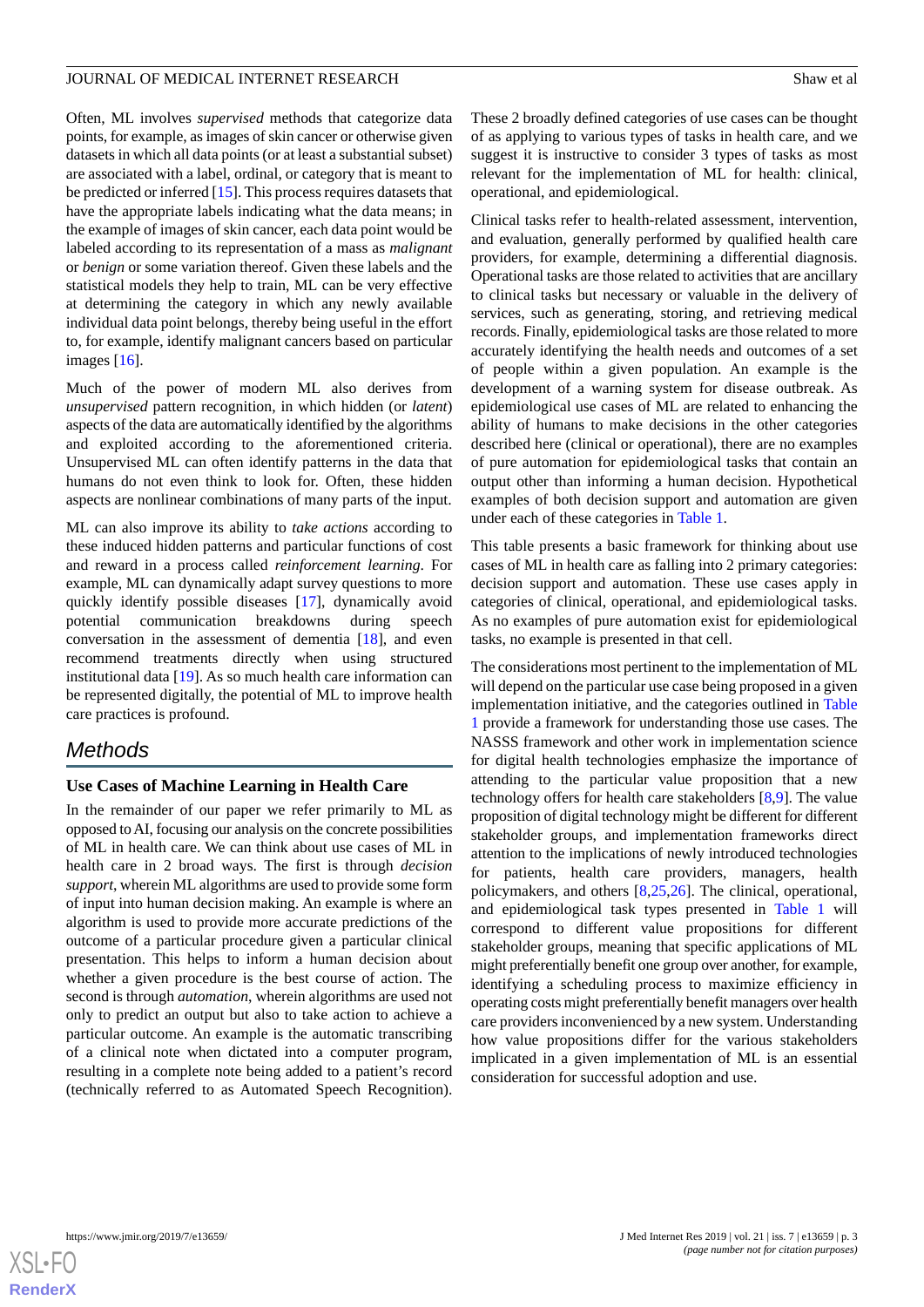| Type of use case | Clinical <sup>a</sup>                                                                                                                                                                        | Operational <sup>b</sup>                                                                                 | Epidemiological <sup>c</sup>                               |
|------------------|----------------------------------------------------------------------------------------------------------------------------------------------------------------------------------------------|----------------------------------------------------------------------------------------------------------|------------------------------------------------------------|
| Decision support | Producing a more accurate prediction of<br>the likely outcome of a particular inter-<br>vention $\lceil 20 \rceil$                                                                           | Identifying potential staff scheduling<br>changes related to forecasted emergency<br>room volumes $[21]$ | Warning systems for disease outbreak<br>$\lceil 22 \rceil$ |
| Automation       | Automatically altering insulin treatment Use of robotics for operational tasks in<br>in response to monitored glucose-insulin dementia care, such as meal delivery $[24]$<br>dynamics $[23]$ |                                                                                                          | N/A <sup>d</sup>                                           |

<span id="page-3-0"></span>**Table 1.** Examples of use cases in each category of application.

<sup>a</sup>Tasks related to the assessment, intervention, and evaluation of health-related issues and procedures, generally performed by qualified health care providers.

<sup>b</sup>Tasks related to activities that are ancillary to clinical tasks but necessary or valuable in the delivery of services.

<sup>c</sup>Tasks related to more accurately identifying the health needs and outcomes of people within a given population.

 $d$ Not applicable.

The potential value propositions of an ML technology offering decision support versus one offering automation are very different and bring along different sorts of implementation issues. The implementation of decision support systems in health care that do not include applications of ML have been well studied and the difficulties include perceived challenges to autonomy, lack of time, and dissatisfaction with user interfaces [[27](#page-8-19)[,28](#page-8-20)]. Implementation initiatives involving decision support applications of ML will need to consider this past work to develop implementation strategies that more effectively address known challenges.

Implementation initiatives involving automation are likely to face some similar and some different challenges. For example, stakeholder views on the introduction of automated robotics into a variety of health care settings found a widespread lack of interest and understanding and fear of the ways in which work would be disrupted and distributed [\[29](#page-8-21)]. Although automation has existed in health care for decades through technologies such as heart rate monitors, the question of how acceptable stakeholders will perceive new forms of automation to be remains an important issue. This point raises the overarching issue of the extent of automation that is possible through applications of ML, linked to speculation about whether ML will mostly *augment* or actually *replace* health care providers' work [[1](#page-7-0)[,30](#page-8-22)].

#### **Augmentation and Replacement of Health Care Work**

We agree with a growing chorus of health care providers and researchers who suggest that ML will primarily serve to *augment* as opposed to *replace* the work of humans in the provision of health care in the near term [[31\]](#page-8-23), despite applications of automation in health care. This is because the role of ML in the current generation of capabilities functions at the level of the *task*, and not at the level of an entire *job*. Agrawal et al explained that "the actual implementation of AI is through the development of tools. The unit of AI tool design is not 'the job' or 'the occupation' or the 'the strategy', but rather 'the task'." (p. 125). Therefore, for a health care provider to be entirely replaced, every single task performed by that provider would need to be automated by an ML tool or handed off to a different human.

The complete automation of the full range of human tasks involved in providing clinical care is not yet possible; activities such as making treatment decisions based on a differential

[XSL](http://www.w3.org/Style/XSL)•FO **[RenderX](http://www.renderx.com/)**

diagnosis that integrates data from laboratory investigation, visual observation, and patient history are still too complex for automation. In emphasizing this point, we are suggesting that although much of the hype about AI (and specifically ML) in health care has focused on its potential role in *automating* processes of health service delivery, it is more likely that near-term applications of ML will fall under the category of *decision support*.

Further comments about prediction tasks and decision tasks will help to clarify this point. As stated earlier, ML applications fundamentally perform some form of prediction. The specific instance of prediction that the application is performing may be thought of as the *prediction task*, which may be paired with a complementary *decision task*. The decision task is where the newly generated information is used to select a particular action in a given context. In applications of ML that function as decision support, the decision task is performed by a human. As ML diffuses, an important new challenge for health care providers is to make choices using the predictions that arise from decision support applications of ML, involving new forms of input to clinical thought processes related to risks, benefits, and previously unrecognized influences on health. The examples of decision support in [Table 1](#page-3-0) involve generating better information to inform human decision making.

In applications of ML that function as automation, both the prediction task and the decision task are accomplished by machines. A clear example is self-driving cars. The sensors surrounding the car enable predictions of the best direction in which the car should travel. However, it is the *selection* from a predetermined set of actions and *execution* of one action over another that makes self-driving cars an example of automation as distinct from one of decision support. ML is not yet sophisticated enough to complete these selection and execution functions for many health care tasks, across both clinical and operational levels.

As prediction tasks become more amenable to being performed by ML, decision tasks become more valuable [\[5](#page-7-4),[32\]](#page-9-0). This is because predictions are improved, meaning that decisions can be made with greater confidence and impact. The enhanced value of these decisions represents the potential value of ML as a decision support tool and illustrates the potential breadth of value propositions that could arise from this technology with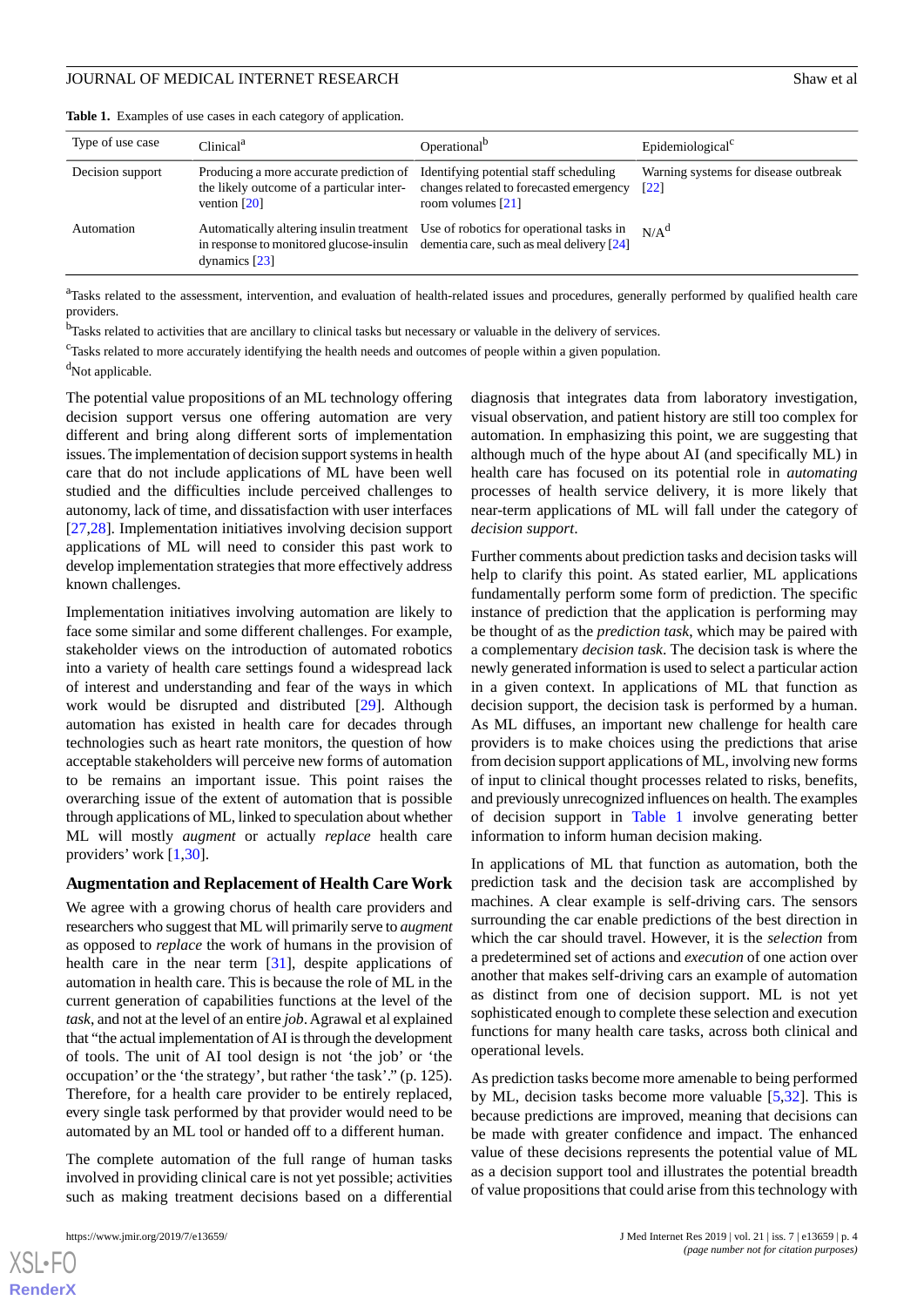a wide range of implications for the implementation process. However, for decision support to be valuable in health care, the outputs of algorithms must have a clear entryway into the human decision-making processes that pervade health service delivery. This points us toward one of a series of important issues raised from an implementation science perspective on the introduction of ML in health care settings, which we turn to next.

# *Results*

#### **Unique Considerations for Implementation Science**

We have described use cases (and attendant value propositions) of ML in health care as more likely relating to decision support and less likely to automation, which begins to illustrate the implementation object of focus in ML initiatives  $[6,7]$  $[6,7]$  $[6,7]$  $[6,7]$ . In many cases of decision support, the implementation object is actually not all that different from the statistical tools that are already used as part of common practice, such as risk prediction. In cases of automation, there are similarly many examples of technologies that have already been successfully implemented in health care settings (such as automatic transcription mentioned earlier). However, ML as a GPT raises a number of issues that run across use cases and might be anticipated as unique in comparison with implementation projects for other digital technologies.

Best practices of implementation for digital innovations [[8,](#page-8-0)[9](#page-8-11)[,33](#page-9-1)] will be fundamental to the adoption of ML in health care. Here, we discuss considerations that might appear in implementation projects involving ML that may be less likely to appear in implementation projects involving other digital technologies and yet stand to have a potentially strong influence on the success of such projects. We organize this section based on distinct levels of consideration that are presented in the NASSS framework that we have not yet addressed [[8,](#page-8-0)[26](#page-8-13)]: health care providers, patients and the public, health care organizations, and health policy and systems. Although we consider the primary considerations of health technology vendors working on the development of ML application in health care to be outside the scope of this paper, we acknowledge this is a gap in the literature that requires attention.

# **Health Care Providers**

Health care providers are those responsible for doing the actual work of health care delivery and are being increasingly expected to adopt and use new technologies in health care environments. We suggest that the core considerations or risks of the implementation of ML for health care providers will fall into the categories of meaningful decision support and explainability.

#### *Meaningful Decision Support*

For ML to function as decision support in a way that is valuable to health care stakeholders, the outputs of algorithms must have a meaningful entryway into decision making. From an operational or epidemiological perspective, isolated analyses of risk prediction may help to inform resource allocation and subsequent analysis decisions fairly simply. However, from a clinical perspective, algorithms that perform isolated risk prediction may be less useful. Clinical decision making is a complex process involving the integration of a variety of data

sources, incorporating both tacit and explicit modes of intelligence [\[34](#page-9-2)[-36](#page-9-3)]. To inform this decision-making process more intuitively, attention is increasingly being devoted to communication tools such as data visualization [\[37](#page-9-4)]. The nature and value of these communication tools are central to the implementation process, helping to determine whether and how algorithmic outputs are incorporated in everyday routine practices. This point primarily relates to the decision support use case across clinical, operational, and epidemiological tasks.

#### *Explainability*

There is a growing concern in the AI community related to the explainability of the results achieved by ML algorithms, wherein the ways in which algorithms enhance the performance of prediction can often not be understood [\[38](#page-9-5)]. As a result of the processes described earlier in this paper, the ways in which data are being used to train algorithms cannot be traced out in sequential, logical detail. Hence, the actual ways in which models achieve their results are in some instances not knowable even to the computer scientists who create them. Evidence-based medicine rests on a foundation of the highest standards of explainability; medical decision making aspires to incorporate a sound understanding of the mechanisms by which diseases and their treatments function and the particular treatments that have demonstrated the greatest benefits under particular experimental circumstances (in addition to patient needs and values [\[35](#page-9-6),[39](#page-9-7)[,40](#page-9-8)]). The lack of understanding of those mechanisms and circumstances poses challenges to the acceptability of ML to health care stakeholders. Although the issue of explainability relates clearly to decision support uses cases of ML as explained here, the issue may apply even more profoundly to automation-focused use cases as they gain prominence in health care.

# **Patients and the Public**

The issues of public trust and public input into the governance of ML initiatives in health care have been widely discussed as the popularity of AI has grown, with advocates suggesting that future developments of AI ought to be explicitly supporting a broader public interest. We suggest that 2 pairs of issues frame the risks of ML related to patients and the public. The first pair is privacy and consent and the second is representative data and algorithmic bias.

#### *Privacy and Consent*

The training of ML models requires large amounts of data, which means that applications of ML in health will likely rely on health-related data from patients and the public. As governments and other actors internationally become interested in developing applications of ML, health-related data are increasingly made available to private entities with the capability of producing AI applications that are relevant to peoples' health [[41](#page-9-9)[-43](#page-9-10)]. Currently, data from wearable devices such as smart watches and mobile apps are not widely covered by health information legislation [\[44](#page-9-11)], and many health-related apps have unclear consenting processes related to the flow of data generated through their use [[45\]](#page-9-12). Furthermore, data that are de-identified may be reidentifiable when linked with other datasets [\[46](#page-9-13)]. These considerations create major risks for

```
XSL•FO
RenderX
```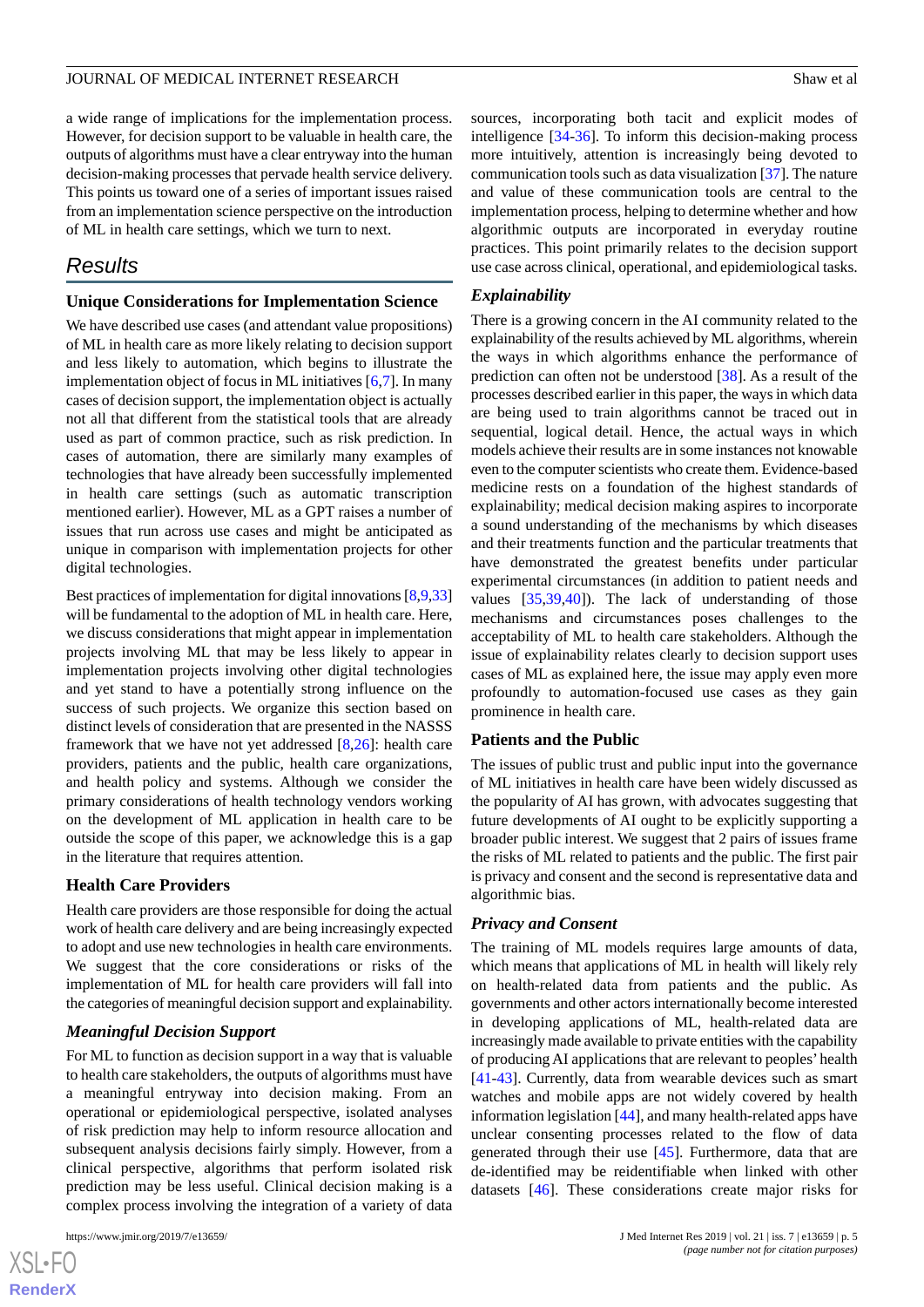initiatives that seek to make health data available for use in the development of ML applications, potentially leading to substantial resistance from health care providers such as that seen in primary care in Denmark in recent years [\[42](#page-9-14)]. This will be particularly important for population and public health use cases that require data from very large segments of the population. The meaning of consent and strategies to maintain patient privacy are central considerations to ML implementation initiatives. The related issues of privacy and consent pertain especially to clinical and epidemiological use cases of ML in both decision support and automation categories, as data from patients /or the public are essential to train algorithms in these areas (whereas operational use cases may only rely on other forms of data, such as clinical scheduling histories).

#### *Representative Data and Algorithmic Bias*

Algorithms are only as good as the data used to train them. In cases where training data are partial or incomplete or only reflect a subset of a given population, the resulting model will only be relevant to the population of people represented in the dataset [[47\]](#page-9-15). This raises the question about data provenance [[30](#page-8-22)[,48](#page-9-16)] and represents a set of issues related to the biases that are built into algorithms used to inform decision making. One high profile example was the hiring bias exhibited when algorithms were used to make hiring decisions at Amazon, resulting in only men being advanced to subsequent stages of hiring [\[49](#page-9-17)]. This is notable in part because the algorithm performed extremely well based on the available data, simply extending the bias that already existed in hiring practices at the company. When applied to health care of public health, data provenance and potential bias in training data represent important issues that are likely to be of major concern for the stakeholders involved in the implementation of an ML initiative. Public health has health equity as a primary goal, and representativeness in terms of which populations can be addressed by an ML initiative will be a central consideration.

A further challenge with the nature of the data on which algorithms are trained relates to *concept drift*, a phenomenon where data on which an algorithm is trained change over time (or become out of date), which changes the performance of the algorithm as new data are acquired [[50\]](#page-9-18). The possibility of concept drift means that those overseeing the performance of ML-based technologies in health care must identify strategies to determine how well the algorithm deals with new data and whether concept drift is occurring. Applications to support this effort are emerging in the literature [[51\]](#page-9-19).

The issues addressed here apply most clearly to ML applications that use patient data to inform clinical and epidemiological use cases that enhance clinical care and health system planning. And although the use of public data will likely be the most contentious issue in this domain, the challenges of representativeness and bias apply to all ML use cases across decision support and automation domains.

# **Health Care Organizations**

Health care and public health systems are composed of independent organizations that need to develop and execute strategies within the limits of the resources available to them.

Organizations have been the driving force behind the adoption of many innovations in health care and have a collection of considerations that are unique from the broader systems of which they are a part. We suggest that the issue of security and computational resources become particularly important for organizations as they adopt ML initiatives in health care and public health.

#### *Security*

As data are collated and stored for training ML models, the risk and potential severity of security breaches grows. The global attack of health care organizations using *WannaCry* ransomware in May 2017 shows the vulnerabilities of even well protected health data to malicious interests. This particular attack is estimated to have affected 200,000 systems in over 150 countries, indicating the potential scope of security problems as the value of data grows [\[52](#page-9-20)]. Strategies to prevent such security breaches on Web accessible health data are now being proposed in the literature [\[53](#page-9-21)[,54](#page-9-22)], and the high profile of security issues makes this a particularly important issue as ML applications develop in health care and public health. The issue of security transcends any particular use case of ML and includes any applications or analysis that relies on big data more generally.

#### *Computational Resources*

Advanced applications of ML require substantial computing power, with some predictive analyses and training models requiring up to several weeks to run. The more extensive the computing support, the more efficient ML applications will become, raising the question of the cost and availability of such advanced computing power for health care organizations. Health care is publicly funded in many countries around the world, and public support to secure the resources to fund the necessary computing power may not be present. Cloud-based analytics present an opportunity and a challenge for health-related organizations in relation to the issue of computational resources. Cloud-based data analysis means that organizations would not need to own computational resources directly [\[55](#page-9-23)] but also introduces the potential challenges of data safety. These issues are relevant to the training phase of a newly developed algorithm, but of course, less computing power is required to simply apply algorithms that have been generated and trained elsewhere. How data are stored and processed is thus also an important consideration in ML implementation initiatives. The issue of computational resources also applies more generally than any given ML use case, related to the development and functioning of many kinds of AI algorithms.

#### **Health Policy and Systems**

The challenges associated with ML initiatives at the level of health policy and systems are extensive. These include broad legislative frameworks related to emerging health-related technologies more generally [[56\]](#page-9-24) and to the innovation procurement systems that vary across health system settings [[57,](#page-9-25)[58\]](#page-9-26). The policy issues presented by ML in health care are beginning to garner more attention [[42](#page-9-14)[,43](#page-9-10)], but here we present one issue that we have not seen addressed in health care or public health literature: the challenge of scalability.

```
XS-FO
RenderX
```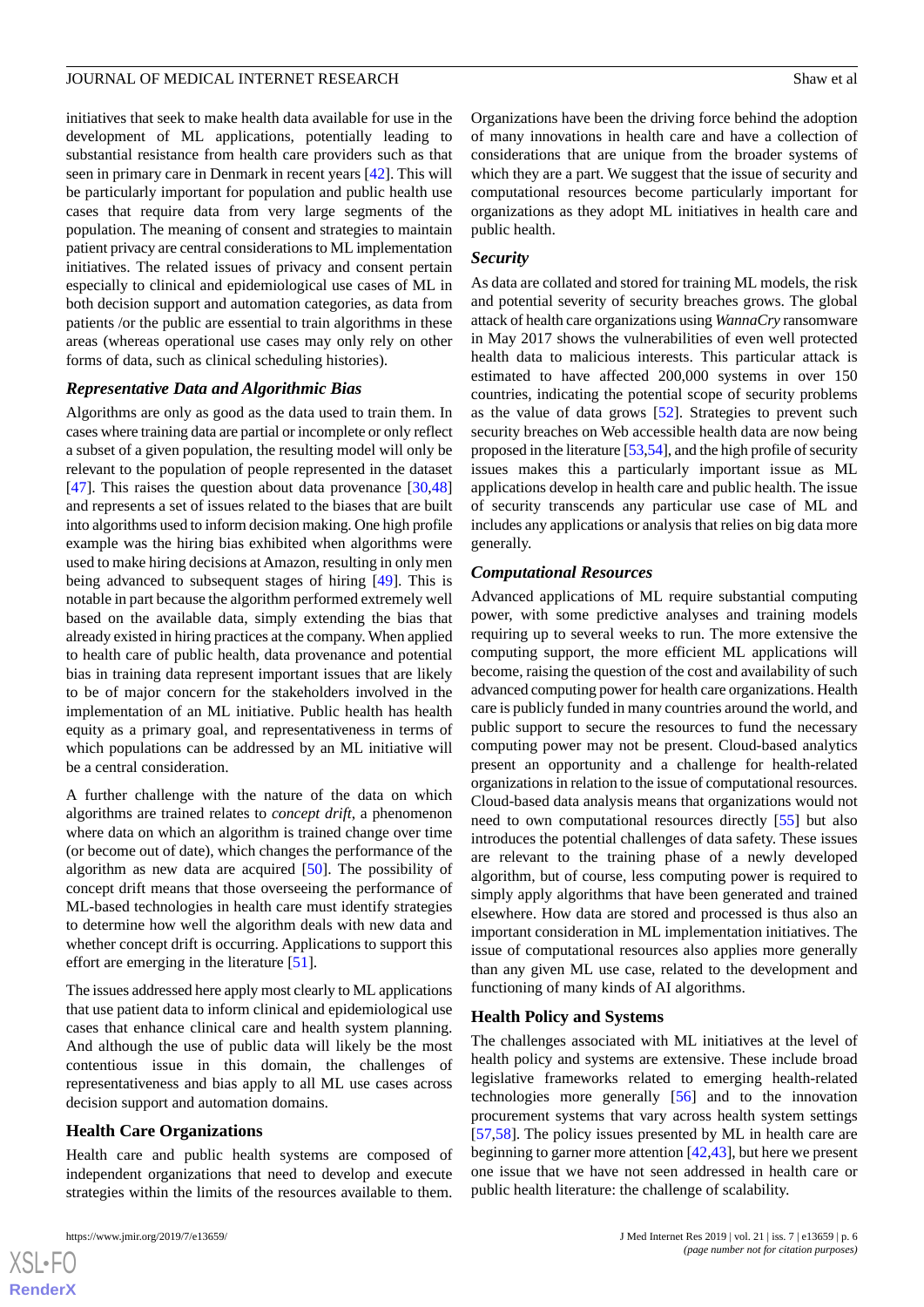#### *Scalability and Normal Accidents*

A major challenge that extends beyond any single implementation of ML, and therefore requires a system-wide view, relates to the *scalability* of ML. Scalability in this sense refers to the unanticipated effects of the appearance of multiple ML technologies that will inevitably interact with one another by some means. As applications of ML proliferate across health care and public health, eventually some algorithmic outputs will confront others. The effects of this interaction are impossible to predict in advance, in part because the particular technologies that will interact are unclear and likely not yet implemented in the course of usual care.

Health care represents what Charles Perrow referred to as a complex system or a system in which processes are tightly linked to one another and interact in unintended ways in the effort to achieve the goals of the system [\[59](#page-9-27)]. This acknowledgement has led to the high reliability movement in health care and other industries [[60\]](#page-10-0), intending to implement management strategies that could mitigate against the risk of disasters arising from such immense complexity. Perrow's work was titled *Normal Accidents: Living with High Risk Technologies*, suggesting that in systems characterized by complexity and the use of advanced technologies, accidents are bound to happen [\[59](#page-9-27)]. This basic point about the seeming inevitability of accidents in the context of complex systems and new technologies underscores the significance of the scalability challenge of ML in health care. We suggest that implementation scientists will need to consider the unintended consequences of the implementation and scale of ML in health care, creating even more complexity and greater opportunity for risks to the safety of patients, health care providers, and the general public. ML safety will likely need to become a dedicated focus of patient safety research internationally. This point about scalability frames the broader challenge for implementation scientists who are committed to a system-wide perspective on health innovations and relates not only to each type of use case identified in our framework but also to the interactions between them as well.

# *Discussion*

# **Intersecting Issues in the Future of Health Care**

In our brief Discussion section, we outline 2 overarching issues that we consider to frame the challenges facing health care systems that are hoping to adopt ML in the coming years. The discussion here is informed by the explicit recognition in the NASSS framework that both the technology and context in which innovations are being introduced shift and change over time. Greenhalgh et al suggest that although the levels of the framework can be distinguished analytically, "at an empirical level they are inextricably interlinked and dynamically evolving, often against a rapidly shifting policy context or continued evolution of the technology" (p. 14). Our assessment of the 2 issues we address here is intended to represent the connections between the changes that will be required as the policy context and technology evolve concurrently. The first is the issue of the role of corporations in health-related applications of ML, and

 $XS$ -FO **[RenderX](http://www.renderx.com/)** the second is the issue of the role of ML in the evolving nature of health care.

#### **The Role of Corporations**

As the innovations enabled by ML have taken on a more powerful role in driving global economies, corporations have strategically sought to acquire larger amounts of more diverse data to boost their capacity to develop ML algorithms [[61\]](#page-10-1). The shifting focus of many large corporations to the collection and manipulation of data characterizes what Zuboff refers to as *surveillance capitalism*, a relatively recent phenomenon in the global economy that relies on data for innovation and corporate success. The more that large corporations enter the health care industry with the power to collect, store, and use data, the more intertwined health care will become with the corporate realities of these large, multinational companies [[62\]](#page-10-2).

As large corporations acquire more data and develop more sophisticated forms of ML that transcend any individual geographical region, the implications for domestic health care policy are at risk of being overlooked. Although recent efforts to create regional protections around data collection and use have appeared to make an impact, such as the General Data Protection Regulation in Europe, health care policy is well behind. In cases where health-related data are already being stored in a country other than where the user is living, what are the regulations on how those data can be used? Where users voluntarily engage with technologies that collect their data for explicit health-related use by a corporation outside of their political jurisdiction, what legislative frameworks apply to protect patients and the public? These issues represent the important challenge of making health policy matter when conventional political boundaries are less able to contain the potential of large corporations to develop and use their technological capabilities.

# **The Changing Nature of Artificial Intelligence–Enabled Health Care**

AI applications represent a potential impetus for major change in the institutions that constitute health care. In this sense, the term institution refers not just to the organizations in which health care providers work but to a complex collection of cognitive, cultural, regulative, and moral influences that shape the way that health care workers see their work and their lives [[63\]](#page-10-3). The social sciences have worked to provide clear definitions of institutions through decades of research and theory [[63](#page-10-3)[-65](#page-10-4)]. Scott explained that institutions are combinations of 3 pillars: norms of *the way things are usually done around here* (cultural-cognitive influences), laws and regulations (regulative influences), and assumed moral codes (normative influences) [[63\]](#page-10-3). Health care represents a confluence of institutions understood in this sense, many of which are naturally oriented toward maintaining some version of the status quo. Particularly for members of institutions who maintain power over resources, such as the medical profession, embracing institutional change is a point of resistance and difficulty.

We suggest that ML will confront the realities of entrenched institutions through issues such as meaningful decision support and explainability described earlier. These 2 issues represent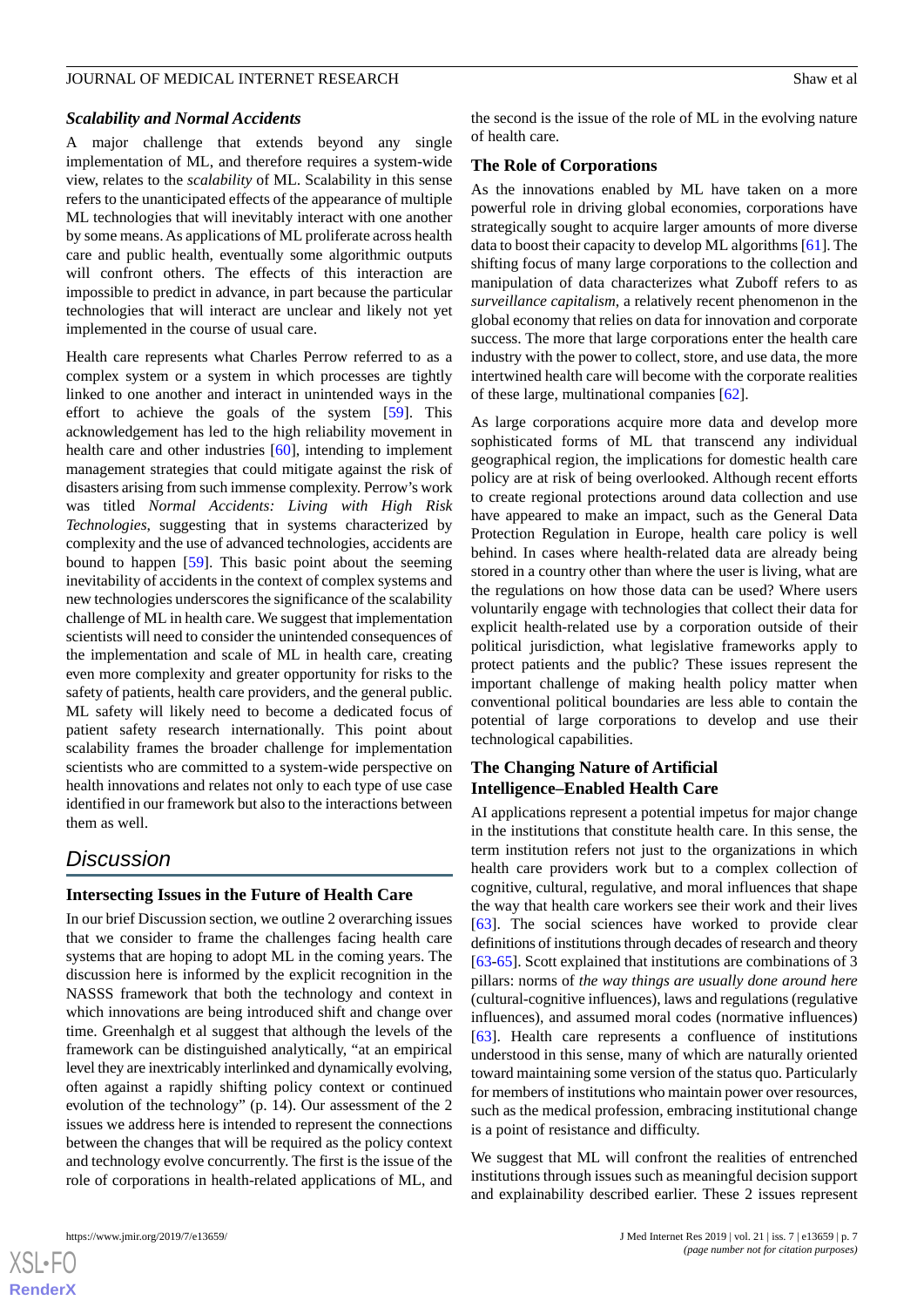the authority of health care providers over the decisions that come to define health care as a multi-institutional field, both in terms of their rightful positions within the system and the fabric of decision making that has always defined health care processes. These issues point toward an important challenge that we suggest implementation scientists must grapple with: the changing nature of health care work. In *Prediction Machines*, the authors explain that as AI technology develops, "the value of substitutes to prediction machines, namely human prediction, will decline. However, the value of complements, such as the human skills associated with data collection, judgment, and actions, will become more valuable." (p. 81). As the implementation science community considers how to encourage the adoption of ML technologies, it will also need to consider how such technologies stand to change the ways in which health care planning, decision making, and delivery are understood and the evolving role of human health care providers within that context.

The challenges described here refer to unique considerations of ML that pose novel challenges to implementation beyond the work of promoting the routine use of technologies among health care providers. We suggest that the hype and high stakes of ML make these issues more prominent in the mindsets of health care stakeholders and therefore more likely to impact upon an ML implementation project. The implementation science community will need to establish strategies to address these

issues as ML becomes more prominent, each of which requires ongoing work to be adequately addressed.

#### **Conclusions**

In this paper, we have provided an overview of ML for implementation scientists informed by the NASSS framework, outlining the use cases of ML as falling into the categories of decision support and automation. We suggest these use cases apply to clinical, operational, and epidemiological tasks and that the primary ways in which ML will enter into health care in the near term will be through decision support. We then outlined unique implementation issues posed by ML initiatives from 4 perspectives, those of health care providers, patients and the public, health care organizations, and health policy and systems.

Ultimately, we suggest that the future of ML in health care remains positive but uncertain, as support from patients, the public, and a wide range of health care stakeholders is necessary to enable its meaningful implementation. However, as applications of ML become more sophisticated and investment in communications strategies such as data visualization grows, ML is likely to become more user-friendly and more effective. If the implementation science community is to facilitate the adoption of ML in ways that stand to benefit all, the issues raised in this paper will require substantial attention in the coming years.

# **Acknowledgments**

This research is supported by an Associated Medical Services Phoenix Fellowship to the corresponding author.

# **Authors' Contributions**

JS led the writing of the manuscript. JS, TJ, AG, and FR contributed to the conceptualization, design, and approach for the manuscript. JS, TJ, AG, and FR contributed to analysis and interpretation of the argument made in the manuscript. All authors contributed to writing and revising the manuscript. All authors provided the final approval of the manuscript. All authors agree to be accountable for the manuscript.

# <span id="page-7-0"></span>**Conflicts of Interest**

<span id="page-7-1"></span>None declared.

# <span id="page-7-2"></span>**References**

- 1. Jha S, Topol EJ. Adapting to artificial intelligence: radiologists and pathologists as information specialists. J Am Med Assoc 2016 Dec 13;316(22):2353-2354. [doi: [10.1001/jama.2016.17438](http://dx.doi.org/10.1001/jama.2016.17438)] [Medline: [27898975\]](http://www.ncbi.nlm.nih.gov/entrez/query.fcgi?cmd=Retrieve&db=PubMed&list_uids=27898975&dopt=Abstract)
- <span id="page-7-3"></span>2. Naylor CD. On the prospects for a (deep) learning health care system. J Am Med Assoc 2018 Sep 18;320(11):1099-1100. [doi: [10.1001/jama.2018.11103\]](http://dx.doi.org/10.1001/jama.2018.11103) [Medline: [30178068](http://www.ncbi.nlm.nih.gov/entrez/query.fcgi?cmd=Retrieve&db=PubMed&list_uids=30178068&dopt=Abstract)]
- <span id="page-7-5"></span><span id="page-7-4"></span>3. Thiébaut R, Thiessard F, Section Editors for the IMIA Yearbook Section on Public Health and Epidemiology Informatics. Artificial intelligence in public health and epidemiology. Yearb Med Inform 2018 Aug;27(1):207-210. [doi: [10.1055/s-0038-1667082](http://dx.doi.org/10.1055/s-0038-1667082)] [Medline: [30157525](http://www.ncbi.nlm.nih.gov/entrez/query.fcgi?cmd=Retrieve&db=PubMed&list_uids=30157525&dopt=Abstract)]
- <span id="page-7-6"></span>4. Harwich E, Laycock K. Wilton Park. London: National Health Service; 2018. Thinking On Its Own: AI in The NHS URL[:https://www.wiltonpark.org.uk/wp-content/uploads/Thinking-on-its-own-AI-in-the-NHS.pdf](https://www.wiltonpark.org.uk/wp-content/uploads/Thinking-on-its-own-AI-in-the-NHS.pdf)
- 5. Ajay A, Gans J, Goldfarb A. The Economics of Artificial Intelligence: An Agenda. Washington DC: National Bureau of Economic Research; 2019.
- 6. Nilsen P, Ståhl C, Roback K, Cairney P. Never the twain shall meet?-a comparison of implementation science and policy implementation research. Implement Sci 2013;8(1):63. [doi: [10.1186/1748-5908-8-63](http://dx.doi.org/10.1186/1748-5908-8-63)]
- 7. Nilsen P. Making sense of implementation theories, models and frameworks. Implement Sci 2015 Apr 21;10:53 [\[FREE](https://implementationscience.biomedcentral.com/articles/10.1186/s13012-015-0242-0) [Full text\]](https://implementationscience.biomedcentral.com/articles/10.1186/s13012-015-0242-0) [doi: [10.1186/s13012-015-0242-0](http://dx.doi.org/10.1186/s13012-015-0242-0)] [Medline: [25895742](http://www.ncbi.nlm.nih.gov/entrez/query.fcgi?cmd=Retrieve&db=PubMed&list_uids=25895742&dopt=Abstract)]

[XSL](http://www.w3.org/Style/XSL)•FO **[RenderX](http://www.renderx.com/)**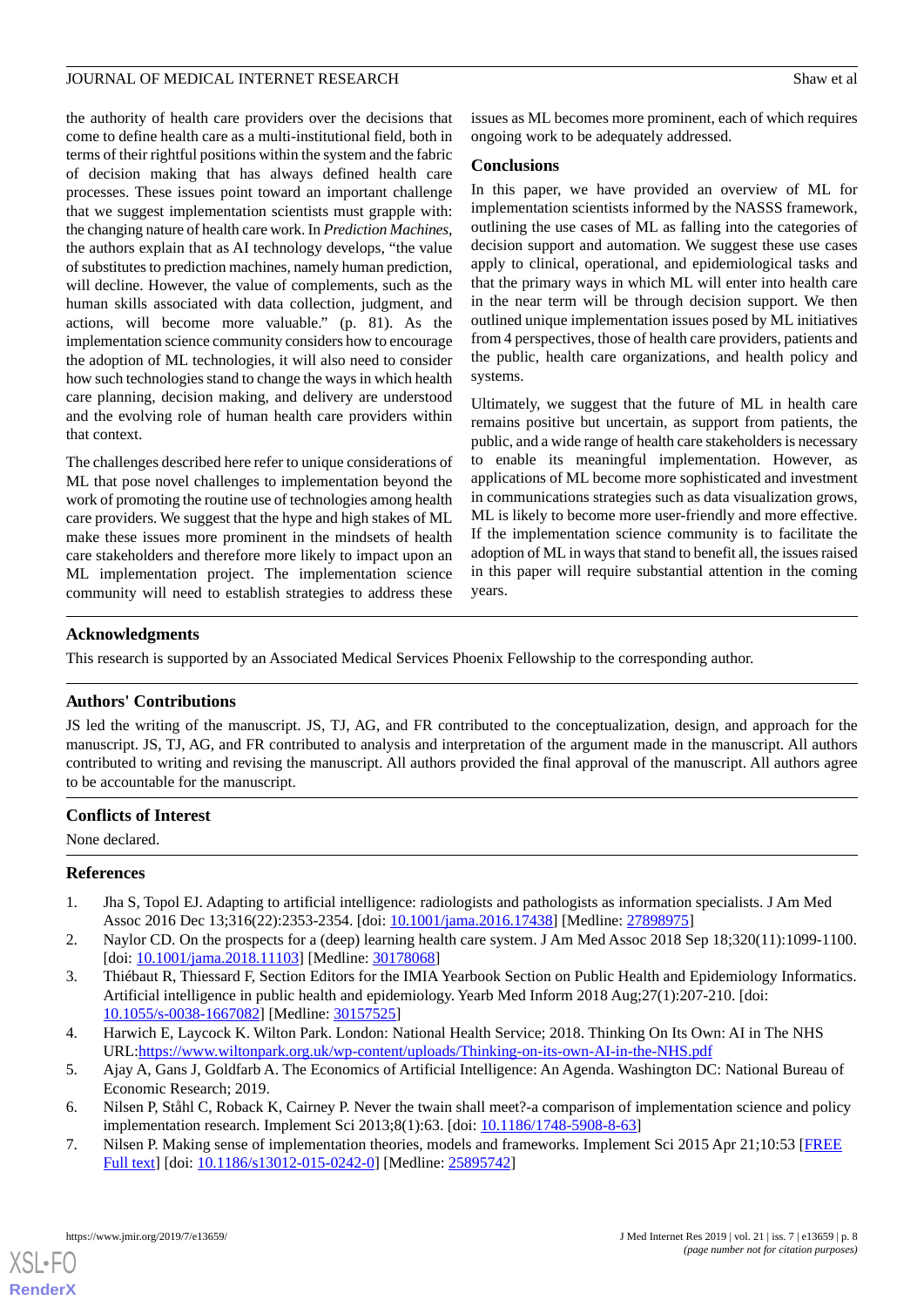- <span id="page-8-0"></span>8. Greenhalgh T, Wherton J, Papoutsi C, Lynch J, Hughes G, A'Court C, et al. Beyond adoption: a new framework for theorizing and evaluating nonadoption, abandonment, and challenges to the scale-up, spread, and sustainability of health and care technologies. J Med Internet Res 2017 Dec 1;19(11):e367 [[FREE Full text\]](http://www.jmir.org/2017/11/e367/) [doi: [10.2196/jmir.8775](http://dx.doi.org/10.2196/jmir.8775)] [Medline: [29092808](http://www.ncbi.nlm.nih.gov/entrez/query.fcgi?cmd=Retrieve&db=PubMed&list_uids=29092808&dopt=Abstract)]
- <span id="page-8-11"></span><span id="page-8-1"></span>9. Shaw J, Agarwal P, Desveaux L, Palma DC, Stamenova V, Jamieson T, et al. Beyond 'implementation': digital health innovation and service design. NPJ Digit Med 2018;1(1):48. [doi: [10.1038/s41746-018-0059-8](http://dx.doi.org/10.1038/s41746-018-0059-8)]
- <span id="page-8-2"></span>10. May C. Agency and implementation: understanding the embedding of healthcare innovations in practice. Soc Sci Med 2013;78:26-33. [doi: [10.1016/j.socscimed.2012.11.021published](http://dx.doi.org/10.1016/j.socscimed.2012.11.021published)] [Medline: [23246396](http://www.ncbi.nlm.nih.gov/entrez/query.fcgi?cmd=Retrieve&db=PubMed&list_uids=23246396&dopt=Abstract)]
- <span id="page-8-3"></span>11. Agrawal A, Gans J, Goldfarb A. Prediction Machines: The Simple Economics of Artificial Intelligence. Brighton, Massachusetts: Harvard Business Review Press; 2018.
- <span id="page-8-4"></span>12. Cohen IG, Amarasingham R, Shah A, Xie B, Lo B. The legal and ethical concerns that arise from using complex predictive analytics in health care. Health Aff (Millwood) 2014 Jul;33(7):1139-1147. [doi: [10.1377/hlthaff.2014.0048](http://dx.doi.org/10.1377/hlthaff.2014.0048)] [Medline: [25006139](http://www.ncbi.nlm.nih.gov/entrez/query.fcgi?cmd=Retrieve&db=PubMed&list_uids=25006139&dopt=Abstract)]
- <span id="page-8-5"></span>13. Eva KW. What every teacher needs to know about clinical reasoning. Med Educ 2005 Jan;39(1):98-106. [doi: [10.1111/j.1365-2929.2004.01972.x\]](http://dx.doi.org/10.1111/j.1365-2929.2004.01972.x) [Medline: [15612906\]](http://www.ncbi.nlm.nih.gov/entrez/query.fcgi?cmd=Retrieve&db=PubMed&list_uids=15612906&dopt=Abstract)
- <span id="page-8-6"></span>14. Victor-Chmil J. Critical thinking versus clinical reasoning versus clinical judgment: differential diagnosis. Nurse Educ 2013;38(1):34-36. [doi: [10.1097/NNE.0b013e318276dfbe](http://dx.doi.org/10.1097/NNE.0b013e318276dfbe)] [Medline: [23222632\]](http://www.ncbi.nlm.nih.gov/entrez/query.fcgi?cmd=Retrieve&db=PubMed&list_uids=23222632&dopt=Abstract)
- <span id="page-8-7"></span>15. Esteva A, Kuprel B, Novoa R, Ko J, Swetter SM, Blau HM, et al. Dermatologist-level classification of skin cancer with deep neural networks. Nature 2017;542(7639):115-118. [doi: [10.1038/nature21056\]](http://dx.doi.org/10.1038/nature21056) [Medline: [28117445\]](http://www.ncbi.nlm.nih.gov/entrez/query.fcgi?cmd=Retrieve&db=PubMed&list_uids=28117445&dopt=Abstract)
- <span id="page-8-8"></span>16. Kourou K, Exarchos TP, Exarchos KP, Karamouzis MV, Fotiadis DI. Machine learning applications in cancer prognosis and prediction. Comput Struct Biotechnol J 2015;13:8-17 [[FREE Full text](https://linkinghub.elsevier.com/retrieve/pii/S2001-0370(14)00046-4)] [doi: [10.1016/j.csbj.2014.11.005](http://dx.doi.org/10.1016/j.csbj.2014.11.005)] [Medline: [25750696](http://www.ncbi.nlm.nih.gov/entrez/query.fcgi?cmd=Retrieve&db=PubMed&list_uids=25750696&dopt=Abstract)]
- <span id="page-8-9"></span>17. Rajpurkar P, Polamreddi V, Balakrishnan A. ResearchGate.: Cornell University Library; 2017. Malaria likelihood prediction by effectively surveying households using deep reinforcement learning URL:[https://www.researchgate.net/publication/](https://www.researchgate.net/publication/321324506_Malaria_Likelihood_Prediction_By_Effectively_Surveying_Households_Using_Deep_Reinforcement_Learning) 321324506 Malaria Likelihood Prediction By Effectively Surveying Households Using Deep Reinforcement Learning
- <span id="page-8-16"></span><span id="page-8-10"></span>18. Chinaei H, Currie LC, Danks A, Lin H, Mehta T, Rudzicz F. Identifying and avoiding confusion in dialogue with people with alzheimer's disease. Comput Linguist 2017 Jun;43(2):377-406. [doi: [10.1162/COLI\\_a\\_00290](http://dx.doi.org/10.1162/COLI_a_00290)]
- 19. Liu N, Logan B, Liu N, Xu Z, Tang J, Wang Y. Deep reinforcement learning for dynamic treatment regimes on medical registry data. Healthc Inform 2017 Aug;2017:380-385 [\[FREE Full text\]](http://europepmc.org/abstract/MED/29556119) [doi: [10.1109/ICHI.2017.45\]](http://dx.doi.org/10.1109/ICHI.2017.45) [Medline: [29556119](http://www.ncbi.nlm.nih.gov/entrez/query.fcgi?cmd=Retrieve&db=PubMed&list_uids=29556119&dopt=Abstract)]
- <span id="page-8-15"></span>20. Chekroud AM, Zotti RJ, Shehzad Z, Gueorguieva R, Johnson MK, Trivedi MH, et al. Cross-trial prediction of treatment outcome in depression: a machine learning approach. Lancet Psychiatry 2016 Mar;3(3):243-250. [doi: [10.1016/S2215-0366\(15\)00471-X\]](http://dx.doi.org/10.1016/S2215-0366(15)00471-X) [Medline: [26803397\]](http://www.ncbi.nlm.nih.gov/entrez/query.fcgi?cmd=Retrieve&db=PubMed&list_uids=26803397&dopt=Abstract)
- <span id="page-8-18"></span><span id="page-8-14"></span>21. Jones SS, Thomas A, Evans RS, Welch SJ, Haug PJ, Snow GL. Forecasting daily patient volumes in the emergency department. Acad Emerg Med 2008 Feb;15(2):159-170 [\[FREE Full text](https://doi.org/10.1111/j.1553-2712.2007.00032.x)] [doi: [10.1111/j.1553-2712.2007.00032.x\]](http://dx.doi.org/10.1111/j.1553-2712.2007.00032.x) [Medline: [18275446](http://www.ncbi.nlm.nih.gov/entrez/query.fcgi?cmd=Retrieve&db=PubMed&list_uids=18275446&dopt=Abstract)]
- <span id="page-8-17"></span>22. Chen M, Hao Y, Hwang K, Wang L, Wang L. Disease prediction by machine learning over big data from healthcare communities. IEEE Access 2017;5:8869-8879. [doi: [10.1109/ACCESS.2017.2694446\]](http://dx.doi.org/10.1109/ACCESS.2017.2694446)
- 23. Miller S, Nimri R, Atlas E, Grunberg EA, Phillip M. Automatic learning algorithm for the MD-logic artificial pancreas system. Diabetes Technol Ther 2011 Oct;13(10):983-990. [doi: [10.1089/dia.2010.0216\]](http://dx.doi.org/10.1089/dia.2010.0216) [Medline: [21774690\]](http://www.ncbi.nlm.nih.gov/entrez/query.fcgi?cmd=Retrieve&db=PubMed&list_uids=21774690&dopt=Abstract)
- <span id="page-8-13"></span><span id="page-8-12"></span>24. Casey D, Beyan O, Murphy K, Felzmann H. Robot-Assisted Care for Elderly With Dementia: Is There a Potential for Genuine End-User Empowerment? In: Proceedings of the Tenth Annual ACM/IEEE International Conference on Human-Robot Interaction Extended Abstracts. 2015 Presented at: HRI'15 Extended Abstracts; March 2-5, 2015; Portland, OR p. 247-248.
- <span id="page-8-19"></span>25. Chaudoir SR, Dugan AG, Barr CH. Measuring factors affecting implementation of health innovations: a systematic review of structural, organizational, provider, patient, and innovation level measures. Implement Sci 2013 Feb 17;8:22 [\[FREE Full](https://implementationscience.biomedcentral.com/articles/10.1186/1748-5908-8-22) [text](https://implementationscience.biomedcentral.com/articles/10.1186/1748-5908-8-22)] [doi: [10.1186/1748-5908-8-22\]](http://dx.doi.org/10.1186/1748-5908-8-22) [Medline: [23414420\]](http://www.ncbi.nlm.nih.gov/entrez/query.fcgi?cmd=Retrieve&db=PubMed&list_uids=23414420&dopt=Abstract)
- <span id="page-8-20"></span>26. Damschroder LJ, Aron DC, Keith RE, Kirsh SR, Alexander JA, Lowery JC. Fostering implementation of health services research findings into practice: a consolidated framework for advancing implementation science. Implement Sci 2009 Aug 7;4:50 [[FREE Full text](https://implementationscience.biomedcentral.com/articles/10.1186/1748-5908-4-50)] [doi: [10.1186/1748-5908-4-50\]](http://dx.doi.org/10.1186/1748-5908-4-50) [Medline: [19664226\]](http://www.ncbi.nlm.nih.gov/entrez/query.fcgi?cmd=Retrieve&db=PubMed&list_uids=19664226&dopt=Abstract)
- <span id="page-8-22"></span><span id="page-8-21"></span>27. Légaré F, O'Connor AM, Graham ID, Saucier D, Côté L, Blais J, et al. Primary health care professionals' views on barriers and facilitators to the implementation of the Ottawa decision support framework in practice. Patient Educ Couns 2006 Nov;63(3):380-390. [doi: [10.1016/j.pec.2006.04.011\]](http://dx.doi.org/10.1016/j.pec.2006.04.011) [Medline: [17010555](http://www.ncbi.nlm.nih.gov/entrez/query.fcgi?cmd=Retrieve&db=PubMed&list_uids=17010555&dopt=Abstract)]
- <span id="page-8-23"></span>28. Lyell D, Coiera E. Automation bias and verification complexity: a systematic review. J Am Med Inform Assoc 2017 Mar 1;24(2):423-431. [doi: [10.1093/jamia/ocw105](http://dx.doi.org/10.1093/jamia/ocw105)] [Medline: [27516495](http://www.ncbi.nlm.nih.gov/entrez/query.fcgi?cmd=Retrieve&db=PubMed&list_uids=27516495&dopt=Abstract)]
- 29. Cresswell K, Cunningham-Burley S, Sheikh A. Health care robotics: qualitative exploration of key challenges and future directions. J Med Internet Res 2018;20(7):e10410 [[FREE Full text](http://www.jmir.org/2018/7/e10410/)] [doi: [10.2196/10410\]](http://dx.doi.org/10.2196/10410) [Medline: [29973336\]](http://www.ncbi.nlm.nih.gov/entrez/query.fcgi?cmd=Retrieve&db=PubMed&list_uids=29973336&dopt=Abstract)
- 30. Vayena E, Blasimme A, Cohen IG. Machine learning in medicine: addressing ethical challenges. PLoS Med 2018;15(11):e1002689 [\[FREE Full text](http://dx.plos.org/10.1371/journal.pmed.1002689)] [doi: [10.1371/journal.pmed.1002689\]](http://dx.doi.org/10.1371/journal.pmed.1002689) [Medline: [30399149](http://www.ncbi.nlm.nih.gov/entrez/query.fcgi?cmd=Retrieve&db=PubMed&list_uids=30399149&dopt=Abstract)]
- 31. Jiang F, Jiang Y, Zhi H, Dong Y, Li H, Ma S, et al. Artificial intelligence in healthcare: past, present and future. Stroke Vasc Neurol 2017;2(4):230-243 [[FREE Full text\]](http://europepmc.org/abstract/MED/29507784) [doi: [10.1136/svn-2017-000101](http://dx.doi.org/10.1136/svn-2017-000101)] [Medline: [29507784\]](http://www.ncbi.nlm.nih.gov/entrez/query.fcgi?cmd=Retrieve&db=PubMed&list_uids=29507784&dopt=Abstract)

 $XS$  • FO **[RenderX](http://www.renderx.com/)**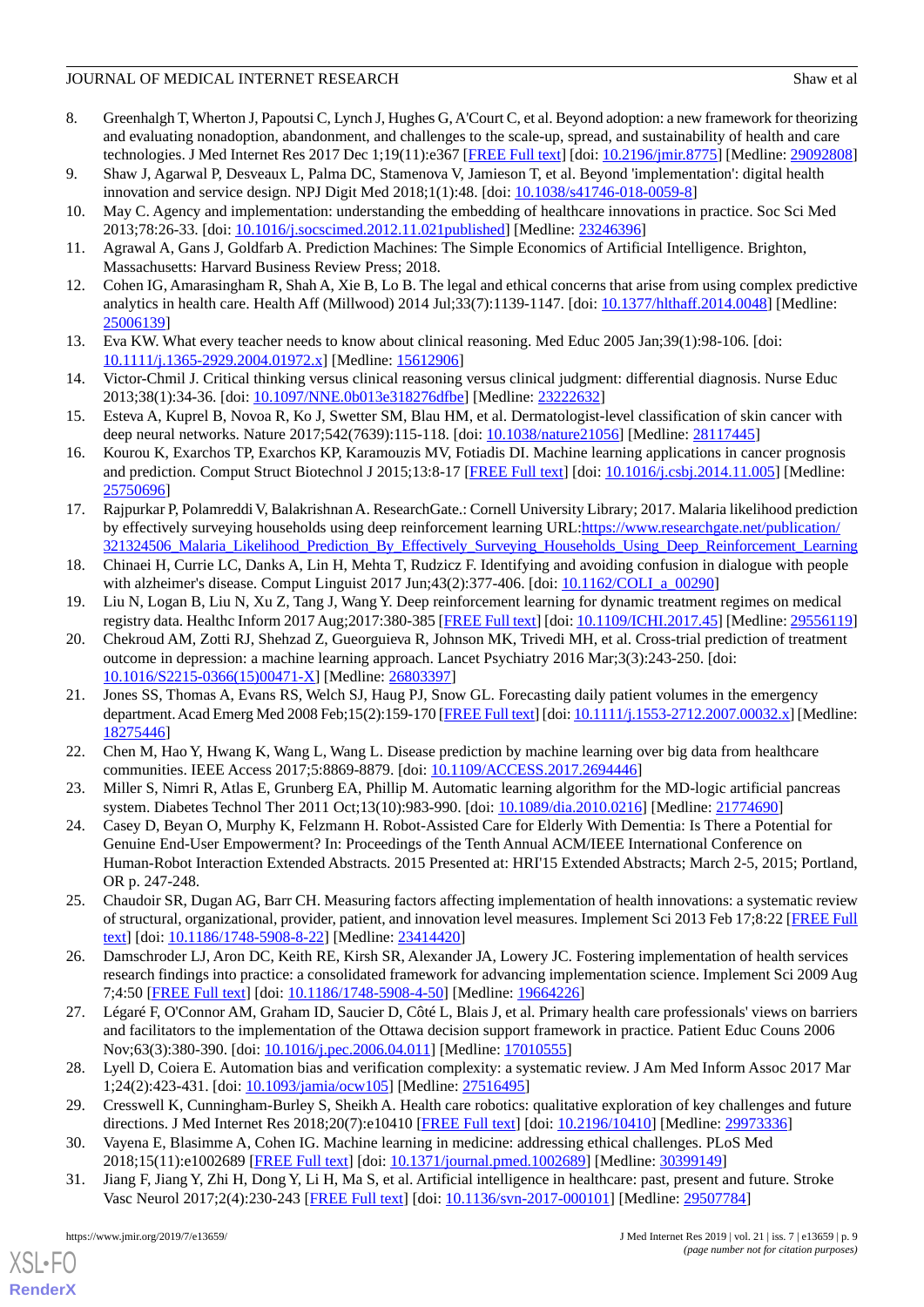- <span id="page-9-0"></span>32. Agrawal A, Gans J, Goldfarb A. WSB Wiki. Toronto: University of Toronto; 2018. The Labor Market Impact of Artificial Intelligence URL[:https://wiki.bus.wisc.edu/download/attachments/45908081/AGG\\_2018\\_10\\_15.](https://wiki.bus.wisc.edu/download/attachments/45908081/AGG_2018_10_15.pdf?version=1&modificationDate=1549310002037&api=v2) [pdf?version=1&modificationDate=1549310002037&api=v2](https://wiki.bus.wisc.edu/download/attachments/45908081/AGG_2018_10_15.pdf?version=1&modificationDate=1549310002037&api=v2)
- <span id="page-9-1"></span>33. Shaw J, Shaw S, Wherton J, Hughes G, Greenhalgh T. Studying scale-up and spread as social practice: theoretical introduction and empirical case study. J Med Internet Res 2017;19(7):e244 [\[FREE Full text](http://www.jmir.org/2017/7/e244/)] [doi: [10.2196/jmir.7482\]](http://dx.doi.org/10.2196/jmir.7482) [Medline: [28687532\]](http://www.ncbi.nlm.nih.gov/entrez/query.fcgi?cmd=Retrieve&db=PubMed&list_uids=28687532&dopt=Abstract)
- <span id="page-9-6"></span><span id="page-9-2"></span>34. Greenhalgh T, Wieringa S. Is it time to drop the 'knowledge translation' metaphor? A critical literature review. J R Soc Med 2011 Dec;104(12):501-509 [\[FREE Full text\]](http://europepmc.org/abstract/MED/22179293) [doi: [10.1258/jrsm.2011.110285](http://dx.doi.org/10.1258/jrsm.2011.110285)] [Medline: [22179293\]](http://www.ncbi.nlm.nih.gov/entrez/query.fcgi?cmd=Retrieve&db=PubMed&list_uids=22179293&dopt=Abstract)
- <span id="page-9-3"></span>35. Greenhalgh T, Howick J, Maskrey N, Evidence Based Medicine Renaissance Group. Evidence based medicine: a movement in crisis? Br Med J 2014 Jun 13;348:g3725 [[FREE Full text](http://europepmc.org/abstract/MED/24927763)] [doi: [10.1136/bmj.g3725\]](http://dx.doi.org/10.1136/bmj.g3725) [Medline: [24927763\]](http://www.ncbi.nlm.nih.gov/entrez/query.fcgi?cmd=Retrieve&db=PubMed&list_uids=24927763&dopt=Abstract)
- <span id="page-9-4"></span>36. Patel VL, Kaufman DR, Arocha JF. Emerging paradigms of cognition in medical decision-making. J Biomed Inform 2002 Feb;35(1):52-75 [[FREE Full text](https://linkinghub.elsevier.com/retrieve/pii/S1532-0464(02)00009-6)] [doi: [10.1016/S1532-0464\(02\)00009-6\]](http://dx.doi.org/10.1016/S1532-0464(02)00009-6) [Medline: [12415726\]](http://www.ncbi.nlm.nih.gov/entrez/query.fcgi?cmd=Retrieve&db=PubMed&list_uids=12415726&dopt=Abstract)
- <span id="page-9-5"></span>37. Rossi RA, Ahmed NK. The Network Data Repository with Interactive Graph Analytics and Visualization. In: Proceedings of the Twenty-Ninth AAAI Conference on Artificial Intelligence. 2015 Presented at: AAAI'15; January 25-30, 2015; Austin Texas p. 4292-4293.
- <span id="page-9-7"></span>38. Samek W, Wiegand T, Müller KR. arXiv. 2017. Explainable artificial intelligence: understanding, visualizing and interpreting deep learning models URL[:https://arxiv.org/pdf/1708.08296.pdf](https://arxiv.org/pdf/1708.08296.pdf)
- <span id="page-9-8"></span>39. Evidence-Based Medicine Working Group. Evidence-based medicine. A new approach to teaching the practice of medicine. J Am Med Assoc 1992 Nov 4;268(17):2420-2425. [doi: [10.1001/jama.1992.03490170092032\]](http://dx.doi.org/10.1001/jama.1992.03490170092032) [Medline: [1404801\]](http://www.ncbi.nlm.nih.gov/entrez/query.fcgi?cmd=Retrieve&db=PubMed&list_uids=1404801&dopt=Abstract)
- <span id="page-9-9"></span>40. Tracy CS, Dantas GC, Upshur RE. Evidence-based medicine in primary care: qualitative study of family physicians. BMC Fam Pract 2003 May 9;4:6 [\[FREE Full text\]](https://bmcfampract.biomedcentral.com/articles/10.1186/1471-2296-4-6) [doi: [10.1186/1471-2296-4-6](http://dx.doi.org/10.1186/1471-2296-4-6)] [Medline: [12740025](http://www.ncbi.nlm.nih.gov/entrez/query.fcgi?cmd=Retrieve&db=PubMed&list_uids=12740025&dopt=Abstract)]
- <span id="page-9-14"></span>41. Powles J, Hodson H. Google DeepMind and healthcare in an age of algorithms. Health Technol (Berl) 2017;7(4):351-367 [[FREE Full text](http://europepmc.org/abstract/MED/29308344)] [doi: [10.1007/s12553-017-0179-1\]](http://dx.doi.org/10.1007/s12553-017-0179-1) [Medline: [29308344](http://www.ncbi.nlm.nih.gov/entrez/query.fcgi?cmd=Retrieve&db=PubMed&list_uids=29308344&dopt=Abstract)]
- <span id="page-9-11"></span><span id="page-9-10"></span>42. Wadmann S, Hoeyer K. Dangers of the digital fit: rethinking seamlessness and social sustainability in data-intensive healthcare. Big Data Soc 2018 Jan 11;5:205395171775296. [doi: [10.1177/2053951717752964](http://dx.doi.org/10.1177/2053951717752964)]
- <span id="page-9-12"></span>43. Vezyridis P, Timmons S. Understanding the care.data conundrum: new information flows for economic growth. Big Data Soc 2017 Jan;4(1):205395171668849. [doi: [10.1177/2053951716688490\]](http://dx.doi.org/10.1177/2053951716688490)
- <span id="page-9-13"></span>44. Gostin LO, Halabi SF, Wilson K. Health data and privacy in the digital era. J Am Med Assoc 2018 Jul 17;320(3):233-234. [doi: [10.1001/jama.2018.8374\]](http://dx.doi.org/10.1001/jama.2018.8374) [Medline: [29926092](http://www.ncbi.nlm.nih.gov/entrez/query.fcgi?cmd=Retrieve&db=PubMed&list_uids=29926092&dopt=Abstract)]
- <span id="page-9-15"></span>45. Grundy Q, Held FP, Bero LA. Tracing the potential flow of consumer data: a network analysis of prominent health and fitness apps. J Med Internet Res 2017;19(6):e233 [\[FREE Full text\]](http://www.jmir.org/2017/6/e233/) [doi: [10.2196/jmir.7347\]](http://dx.doi.org/10.2196/jmir.7347) [Medline: [28659254](http://www.ncbi.nlm.nih.gov/entrez/query.fcgi?cmd=Retrieve&db=PubMed&list_uids=28659254&dopt=Abstract)]
- <span id="page-9-16"></span>46. Culnane C, Rubinstein B, Teague V. arXiv. 2017. Health data in an open world URL:[https://arxiv.org/ftp/arxiv/papers/](https://arxiv.org/ftp/arxiv/papers/1712/1712.05627.pdf) [1712/1712.05627.pdf](https://arxiv.org/ftp/arxiv/papers/1712/1712.05627.pdf)
- <span id="page-9-17"></span>47. Mittelstadt BD, Allo P, Taddeo M, Wachter S, Floridi L. The ethics of algorithms: mapping the debate. Big Data Soc 2016 Dec;3(2):205395171667967. [doi: [10.1177/2053951716679679\]](http://dx.doi.org/10.1177/2053951716679679)
- <span id="page-9-18"></span>48. Yu KH, Kohane IS. Framing the challenges of artificial intelligence in medicine. BMJ Qual Saf 2019 Mar;28(3):238-241. [doi: [10.1136/bmjqs-2018-008551](http://dx.doi.org/10.1136/bmjqs-2018-008551)] [Medline: [30291179](http://www.ncbi.nlm.nih.gov/entrez/query.fcgi?cmd=Retrieve&db=PubMed&list_uids=30291179&dopt=Abstract)]
- <span id="page-9-19"></span>49. Higginbottom K. Forbes. 2018. The pros and cons of algorithms in recruitment URL:[https://www.forbes.com/sites/](https://www.forbes.com/sites/karenhigginbottom/2018/10/19/the-pros-and-cons-of-algorithms-in-recruitment/#79f3658b7340) [karenhigginbottom/2018/10/19/the-pros-and-cons-of-algorithms-in-recruitment/#79f3658b7340](https://www.forbes.com/sites/karenhigginbottom/2018/10/19/the-pros-and-cons-of-algorithms-in-recruitment/#79f3658b7340)
- <span id="page-9-20"></span>50. Tsymbal A. ResearchGate.: Computer Science Department, Trinity College Dublin; 2004. The problem of concept drift: definitions and related work URL:[https://www.researchgate.net/publication/](https://www.researchgate.net/publication/228723141_The_Problem_of_Concept_Drift_Definitions_and_Related_Work) [228723141\\_The\\_Problem\\_of\\_Concept\\_Drift\\_Definitions\\_and\\_Related\\_Work](https://www.researchgate.net/publication/228723141_The_Problem_of_Concept_Drift_Definitions_and_Related_Work)
- <span id="page-9-22"></span><span id="page-9-21"></span>51. Žliobait I, Pechenizkiy M, Gama J. An overview of concept drift applications. In: Big Data Analysis: New Algorithms for a New Society. Switzerland: Springer International Publishing; 2016:91-114.
- <span id="page-9-23"></span>52. Martin G, Martin P, Hankin C, Darzi A, Kinross J. Cybersecurity and healthcare: how safe are we? Br Med J 2017;358:j3179. [doi: [10.1136/bmj.j3179](http://dx.doi.org/10.1136/bmj.j3179)] [Medline: [28684400\]](http://www.ncbi.nlm.nih.gov/entrez/query.fcgi?cmd=Retrieve&db=PubMed&list_uids=28684400&dopt=Abstract)
- <span id="page-9-24"></span>53. Clarke R, Youngstein T. Cyberattack on Britain's national health service - a wake-up call for modern medicine. N Engl J Med 2017 Aug 3;377(5):409-411. [doi: [10.1056/NEJMp1706754](http://dx.doi.org/10.1056/NEJMp1706754)] [Medline: [28591519](http://www.ncbi.nlm.nih.gov/entrez/query.fcgi?cmd=Retrieve&db=PubMed&list_uids=28591519&dopt=Abstract)]
- <span id="page-9-25"></span>54. Sittig DF, Singh H. A socio-technical approach to preventing, mitigating, and recovering from ransomware attacks. Appl Clin Inform 2016;7(2):624-632 [[FREE Full text](http://europepmc.org/abstract/MED/27437066)] [doi: [10.4338/ACI-2016-04-SOA-0064\]](http://dx.doi.org/10.4338/ACI-2016-04-SOA-0064) [Medline: [27437066](http://www.ncbi.nlm.nih.gov/entrez/query.fcgi?cmd=Retrieve&db=PubMed&list_uids=27437066&dopt=Abstract)]
- <span id="page-9-26"></span>55. Youssef AE. A framework for secure healthcare systems based on big data analytics in mobile cloud computing environments. Int J Ambient Syst Appl 2014;2(2):1-11. [doi: [10.5121/ijasa.2014.2201\]](http://dx.doi.org/10.5121/ijasa.2014.2201)
- <span id="page-9-27"></span>56. Jogova M, Shaw J, Jamieson T. The regulatory challenge of mobile health: lessons for Canada. Healthc Policy 2019;14(3):19-28. [doi: [10.12927/hcpol.2019.25795\]](http://dx.doi.org/10.12927/hcpol.2019.25795) [Medline: [31017863\]](http://www.ncbi.nlm.nih.gov/entrez/query.fcgi?cmd=Retrieve&db=PubMed&list_uids=31017863&dopt=Abstract)
- 57. Torbica A, Cappellaro G. Uptake and diffusion of medical technology innovation in Europe: what role for funding and procurement policies? J Med Market 2010 Jan;10(1):61-69. [doi: [10.1057/jmm.2009.48\]](http://dx.doi.org/10.1057/jmm.2009.48)
- 58. Allen B, Wade E, Dickinson H. Bridging the divide commercial procurement and supply chain management: are there lessons for health care commissioning in England? J Public Procure 2009 Mar;9(1):79-108. [doi: [10.1108/JOPP-09-01-2009-B003](http://dx.doi.org/10.1108/JOPP-09-01-2009-B003)]
- 59. Perrow C. Normal Accidents: Living With High Risk Technologies. Princeton, NJ: Princeton University Press; 2011.

[XSL](http://www.w3.org/Style/XSL)•FO **[RenderX](http://www.renderx.com/)**